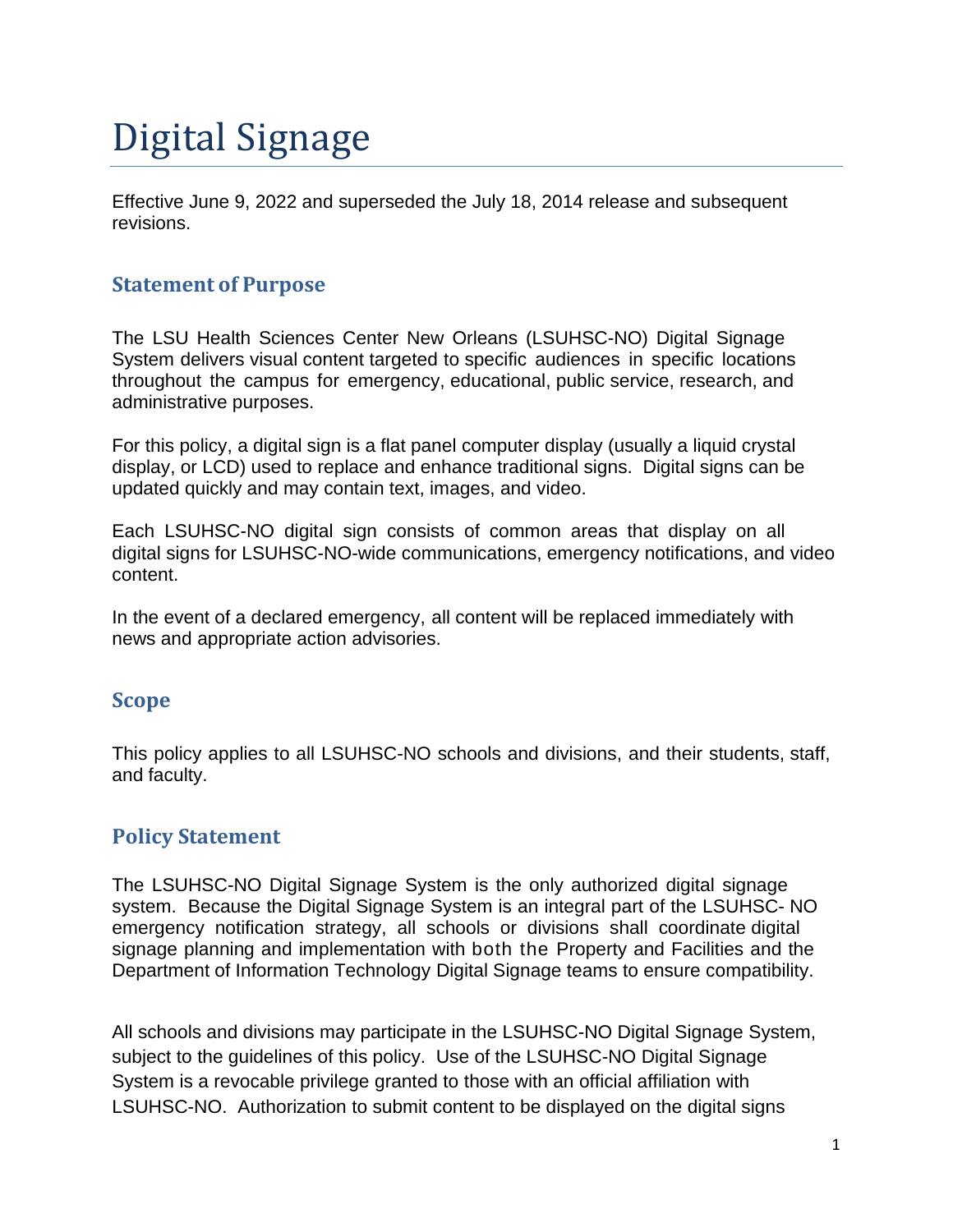shall be based on an LSUHSC-NO related need and must be in a manner consistent with disseminating content to be used for accomplishing the education, research, and public service through direct patient care and community outreach objectives and programs of LSUHSC-NO.

Digital Signage shall not be used for personal or political purposes or for solicitations for any individual or organization unaffiliated with LSUHSC-NO. Moreover, content infringing on the safety, health, and welfare of the LSUHSC- NO community, or the order of campus operations, or deemed inappropriate by LSUHSC-NO shall not be approved.

# **Procedure**

The layout and format of each digital sign shall be a joint effort between the school or the division where the digital sign is located and the Department of Information Technology Digital Signage team. For Digital Signage placed in areas serving one or more schools and/or divisions, the IT Digital Signage team will attempt to involve stakeholder schools and/or divisions to the maximum practical extent.

Each school or division is responsible for the creation and approval of their digital signage content. Schools and divisions place content on the Digital Signage System by submitting requests through an online submission form at <https://intranet.lsuhsc.edu/alerts/digitalsignage/request.aspx>Content shall adhere to the guidelines listed below. Upon submission, the dean of the school or vice chancellor of the division, or their designated senior staff member, must approve all content requests scheduled for viewing. Review and approval may be requested from the Vice Chancellor of Academic Affairs in cases where policy and guidelines are in question. Once final approval is received, content will be displayed in the appropriate designated area on the digital signs.

Each division and school shall establish a review procedure to ensure content is accurate and error free. All signage shall have an expiration date reasonable and appropriate for the content.

Submitted approved content in the standard templates will be handled by the IT Digital Signage team within two (2) working days.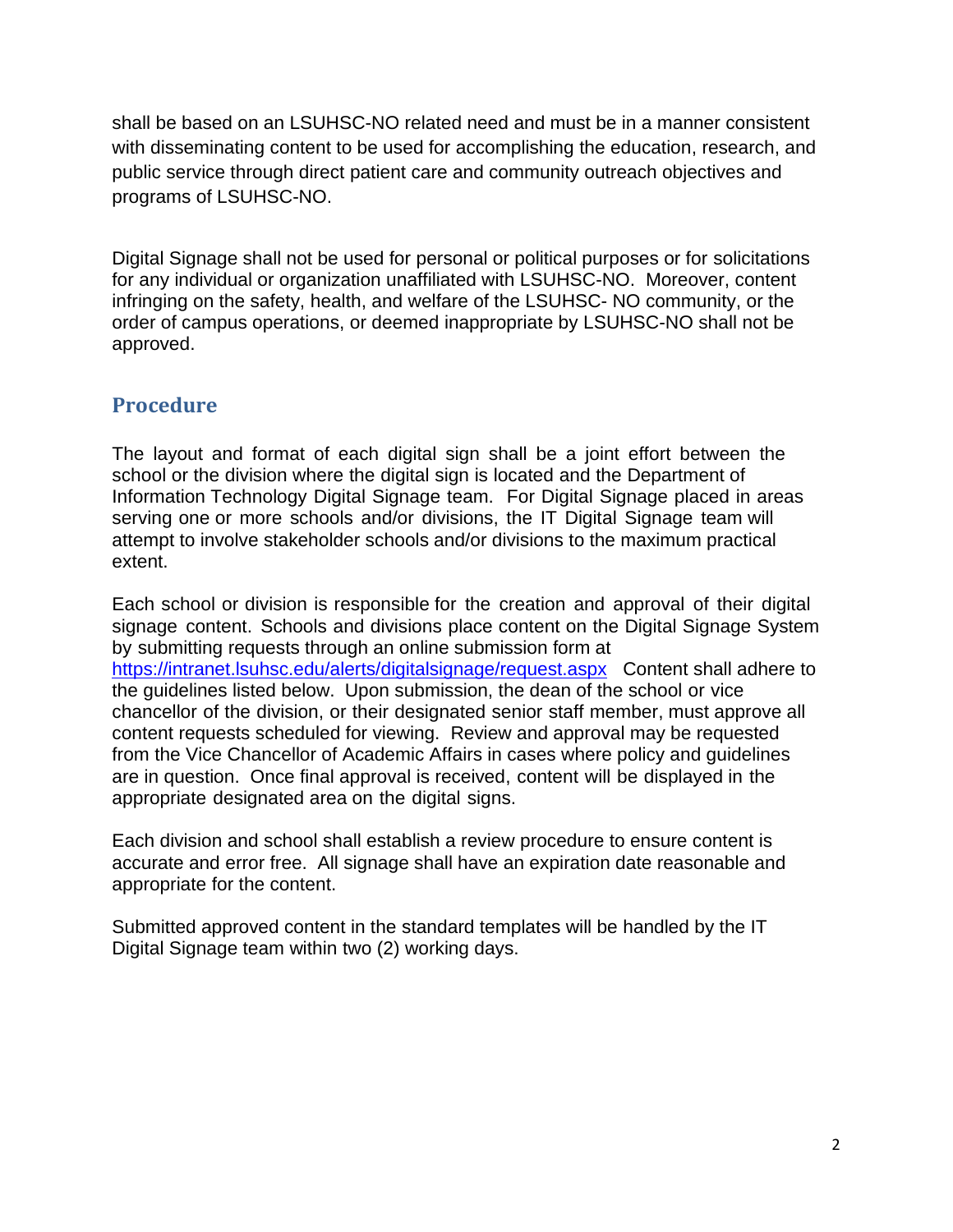# **Content Guidelines**

The following are guidelines to assist content creators with developing professional, consistent content:

- 1. To ensure unified consistency and formatting, approved templates are available at: <https://911.lsuhsc.edu/eas/templates.aspx>See "Signage Types" guideline below for more information on appropriate use of templates.
- 2. The signage system displays each individual posting for a period of 20 seconds. For effective dissemination of information, it is advised that content be as brief and concise as possible. For example, including an address for events held on campus is not advised.
- 3. The signs are intended to promote only events that benefit the institution and promote LSUHSC-NO campus entities.
- 4. As a public entity, we should not use public resources to promote private or for-profit products, services, or activities.
- 5. Signage should refrain from selling items or services that do not benefit the institution.
- 6. Use official logos and symbols without alteration. Care should be taken to ensure aspect ratio is maintained and appropriate spacing and contrast is provided to separate the logo/symbol from other objects. High quality official logos for use in digital signage are available for download at <https://www.lsuhsc.edu/administration/cs/webstandards/dslogos.aspx>
- 7. Photographs and images should be professional, clear, and maintain proper aspect ratio.
- 8. Text should be clearly displayed and easy to read with sufficient size, contrast, and separation from other text, images, and backgrounds. Event titles should be displayed in title case format.
- 9. It is preferred that the use of red content, including backgrounds and text colors, be reserved for emergency alerting.
- 10.Please verify accuracy of data including event date, time, and location.
- 11.Because many signs exist near study areas, refrain from including audio in your post.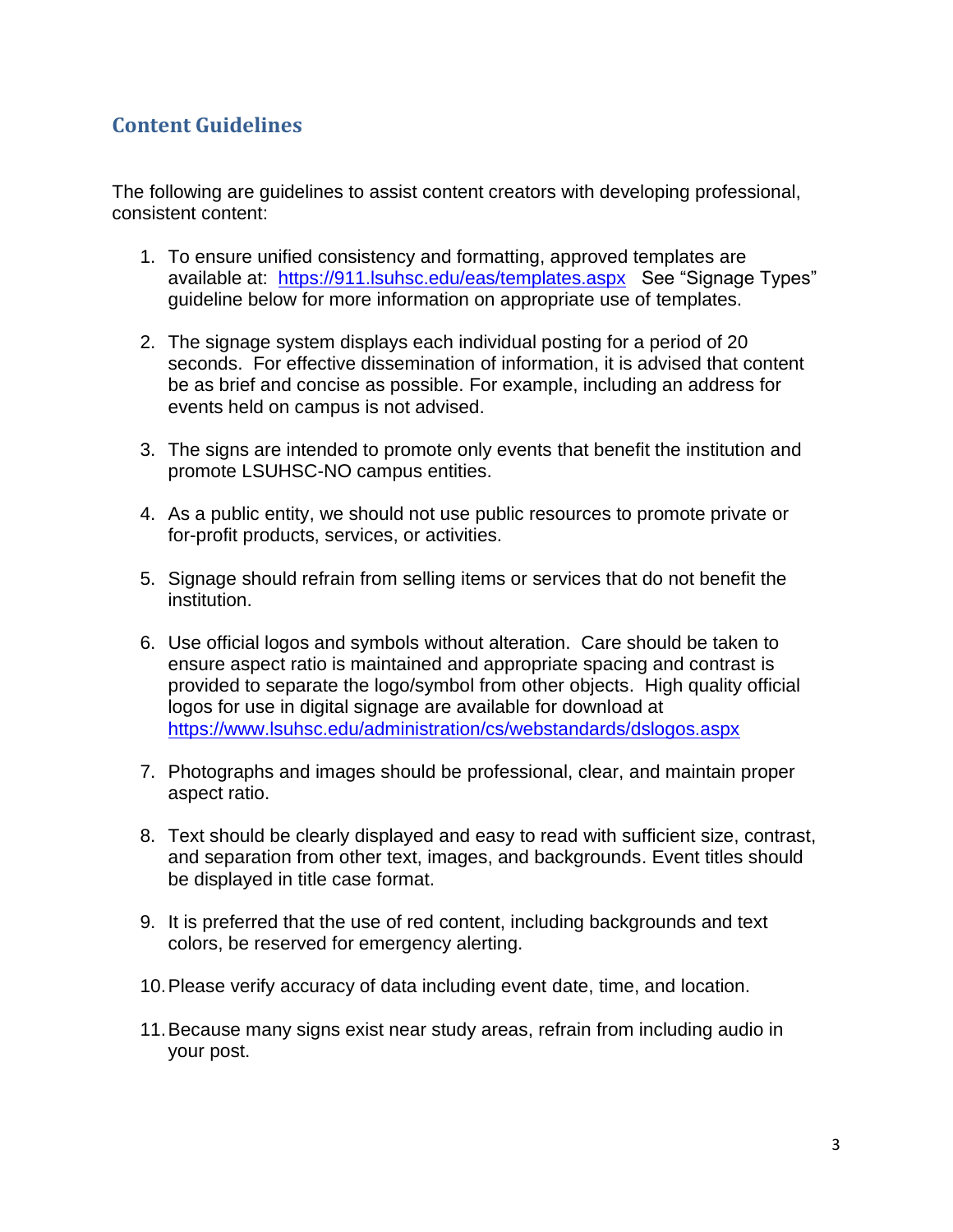- 12.Signage Types
	- a. Event Signage:
		- Signage pertaining to an upcoming event or presentation are considered event signage. Event signage shall use a "Portrait Format 960x1003" template and may be posted for up to two weeks leading to event dates.
	- b. Recurring Signage:
		- Signage requiring greater exposure are considered recurring. Recurring signage shall use a "Landscape (16:9) Format 891x501" template and may be shown for up to three months. If additional time is needed then a refreshed version must be submitted. Each area/school shall display one recurring post at a time.
	- c. Congratulatory Signage:
		- Signage related to prestigious honors and awards for internal faculty, staff, and students are considered congratulatory. Congratulatory signage shall use a "Landscape (16:9) Format 891x501" template and may be shown for up to two weeks. Each area/school may display up to three congratulatory posts at a time. Congratulatory signs must be approved by both the respective Dean or Vice Chancellor and the Vice Chancellor of Academic Affairs.

## **Emergency Declarations**

Upon emergency declaration by the Chancellor or his/her designee, all normally scheduled content will be suspended and replaced by an emergency notice appropriate for the situation. Emergency notices shall take precedence over normal non-emergency content.

## **Support**

During the course of developing a renovation plan, Property and Facilities shall include proposed digital signs when presenting the renovation project to the Facilities Project Review Committee. As a part of the renovation project Facilities will be responsible for ordering and installing the institutional standard for Digital Signage hardware. After the completion of the project Facilities will be responsible for repairs needed for the installed Digital Signage hardware. Any school or division desiring to implement a digital sign should submit a work request to Property and Facilities.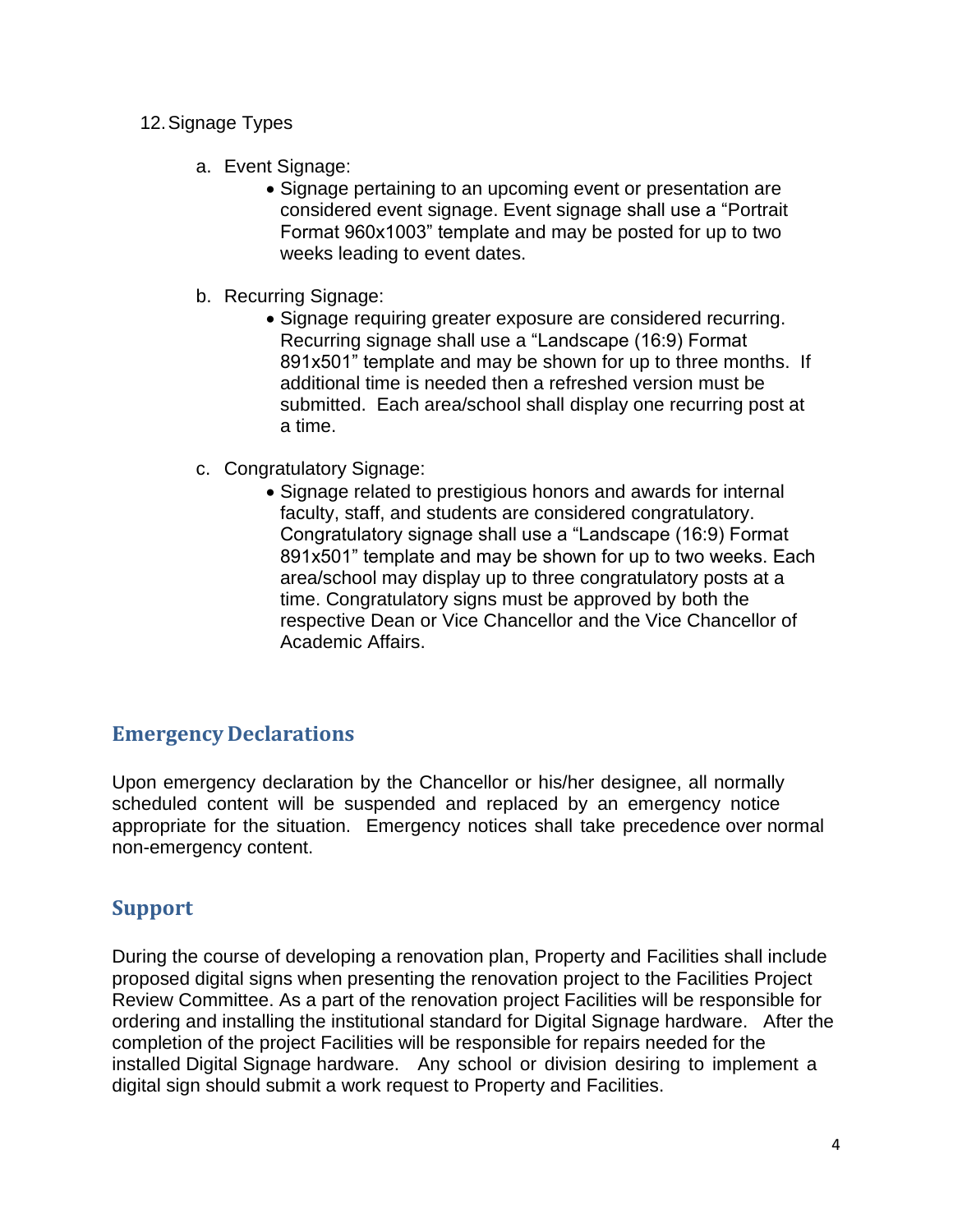The IT Digital Signage team shall be responsible for specifying, supporting, and maintaining the Digital Signage System software, servers, and clients. They shall determine the equipment needs suitable for the venue. Any school or division having questions about or experiencing problems with an existing digital sign should contact the IT Help Desk.

Telephone: (504) 568-HELP (4357); Email: [Helpdesk@lsuhsc.edu](mailto:Helpdesk@lsuhsc.edu)

# **Content Complaint Process**

Any person viewing content they feel is inaccurate, contains an error, is unreasonable or inappropriate may ask the dean of a school or the vice chancellor of an area for a review. The request for said review shall be submitted in writing or by email. Should the dean find no fault with the content, the objector may appeal to the Vice Chancellor for Academic Affairs, whose decision shall be final. Should the dean or vice chancellor be unavailable, the Assistant Vice Chancellor for Information Technology will review the complaint.

# **Positions and Responsibilities for Digital Signage**

*Information Technology (IT) Digital Signage Team*

- 1. Web Group
	- a. Manage and support the web server where sign content is stored.
	- b. Configure and maintain the hosted signage application software.
	- c. Design screen layouts.
	- d. Provide templates for content to be displayed on the digital signs.
	- e. Receive and display approved content.
	- f. Coordinate approval for all enterprise-wide alerts and emergency content.
	- g. Coordinate cable television programming on the digital signs.
	- h. Create online documentation.
- 2. Vice Chancellor of Administration and Finance (VCAF) PC Support Group
	- a. Support, maintain, and update the Digital Signage content players and device controllers.
	- b. Triage all Digital Signage hardware problems to assign the problem to the appropriate group for resolution.
- 3. Help Desk
	- a. Accept calls and create Help Desk tickets. Any questionable Digital Signage issue will be assigned to VCAF Support for triage.
	- b. Accept calls for requests for training and assign to the Web Group.
- 4. Audio Visual Group
	- a. Assessment, configuration, and installation oversight of signage monitors, mount, and video devices.
	- b. Support for signage monitors and other video devices as needed.